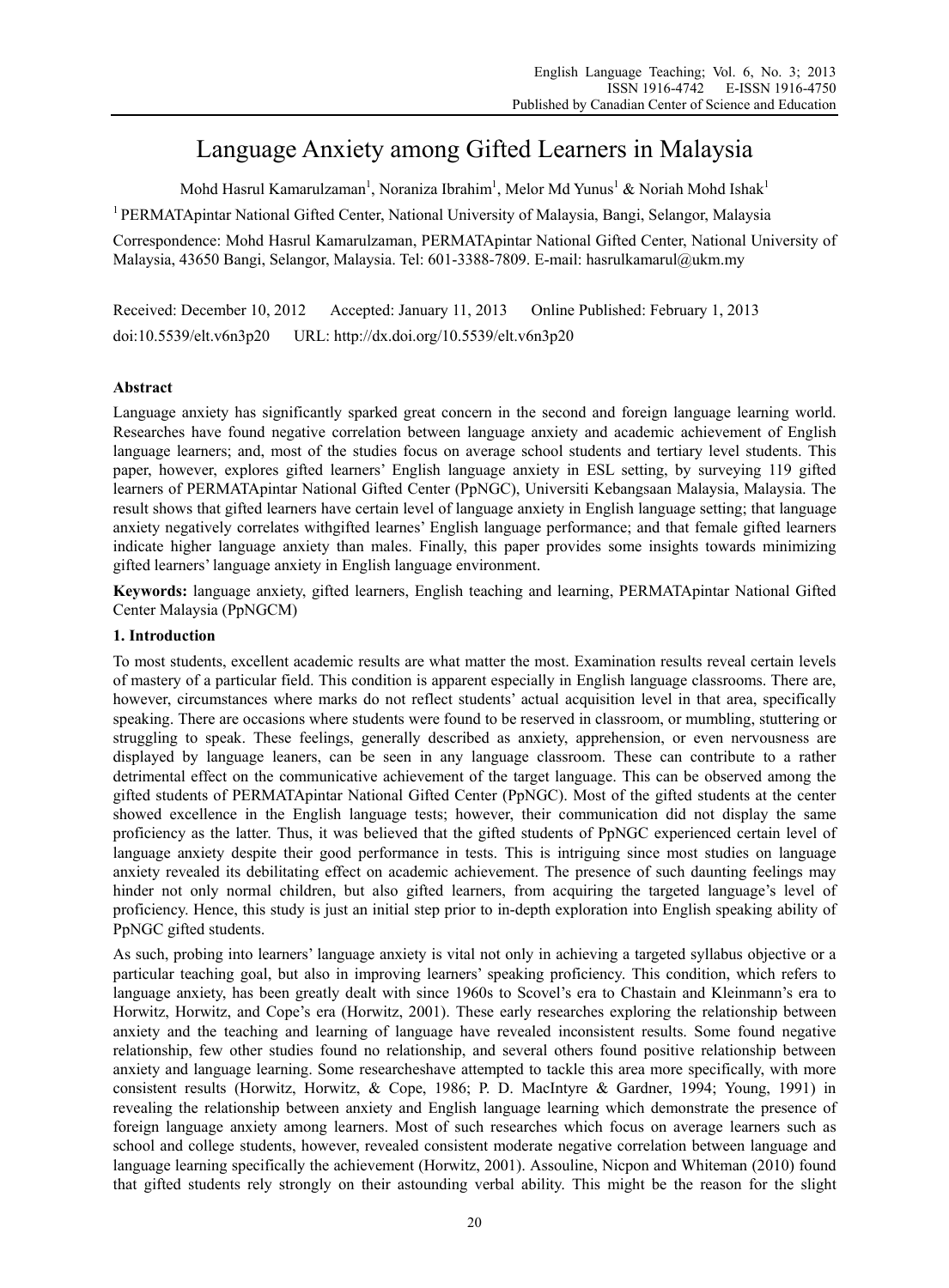difference found between achievement and of being gifted (ability) (Assouline et al., 2010). Hence, this study aims to examine the relationship between language anxiety and English language achievement, focusing specifically on gifted learners, whichrequires extensive research contribution. As such, this research will be conducted among the gifted learners of PpNGC.

#### **2. Literature Review**

#### *2.1 Language Anxiety*

Debilitative and facilitative anxiety explain the relationship between anxiety and language achievement (Alpert, 1957). Anxiety can be facilitating; however, in most circumstances, as most researches have shown, a negative relationship between anxiety and language performance has been found among most studies, defining its role as debilitator in language learning. Therefore, learners tend to have difficulty in language classroom due to anxiety (Horwitz, 1986; P. D. MacIntyre & Gardner, 1994). This is because as Krashen's affective filter hypothesis explains, input is impeded with the presence of anxiety, hence affects language acquisition (Krashen, 1985).

Language anxiety has been considered as one of the most important aspects in language learning as well as teaching ever since the psychological theory of second language learning stretched its expansion in the research field. And, it has been deemed important in any second language acquisition models. Krashen's Monitor Model, as explained above, along with his Affective Filter Hypothesis (Krashen, 1981) for example, emphasizes that the learning process is not without the presence of anxiety variable. Horwitz, Horwitz and Cope's construct has been widely used ever since they introduced a situation-specific construct called Foreign Language Anxiety. Together, they developed a likert scale of five points, which consisted of 33 items in the effort to explore anxiety variables related to foreign language learning environment. It is called the Foreign Language Classroom Anxiety Scale (FLCAS) (See Appendix 1).

In their early recognition, Horwitz, Horwitz and Cope (1986) argued that the absence of anxiety measures related to foreign language learning contributed to somewhat hazy relationship between anxiety and foreign language achievement (Tran, 2012). Horwitz et al. (1986) defined foreign language anxiety (FLA) as "a distinct complex construct of self-perceptions, beliefs, feelings, and behaviours related to classroom language learning arising from the uniqueness of language learning process". Here, they pioneered the three interrelated factors that occur during any foreign language classroom, which are communication apprehension, test anxiety, and fear of negative evaluation. Communication apprehension refers to the fear about communication involving other people whereas test anxiety reflects the fear of failing in any given language tests.

Language anxiety, therefore, is somewhat unique to the language learning experience yet interesting; because foreign language anxiety is specific to foreign language learning (Tran, 2012). In his review of the theory of foreign language anxiety, Tran (2012) stated that in supplement to Horwitz, Horwitz and Cope's foreign language anxiety theory, MacIntyre and Gardner (1989) conducted factor analysis of nine anxiety scales, and correlational analysis between the anxiety scales and achievement measures, which revealed that foreign language anxiety is separable from other anxiety, and that there is a relationship between foreign language anxiety and its proficiency. This is due to the nature of language learning settings itself in which learners are constantly expected to interact in a language activity by using the target language, and this circumstance already creates inferiority complex within the learners. In relation to this, learners at the same time are always self-conscious in the attempt to portray themselves as a good speaker, and this state in itself contributes to anxiety; self-consciousness in language anxiety reveals that learners are worried if they cannot pose themselves as verbally competent (Hilleson, 1996; Schumann, 1978; Tsui, 1996). These unique circumstances, that require the learners to respond to others interactively, have been the true nature of language learning context, causing learners to be more anxious as compared to other learning contexts. And, it has been confirmed that communicating orally in foreign language causes anxiety more than other learning of language skills (Horwitz et al., 1986; Koch & Terrel, 1991; P. D. MacIntyre & Gardner, 1991; Young, 1992).

## *2.2 Anxiety in Foreign Language Classroom*

Many studies have indicated that anxiety plays a rather prominent role in the real language classroom contexts. Most of the studies revealed the findings which are very much related to (Horwitz et al., 1986)'s indicating negative correlation between language anxiety and overall language performance. Most of the findings however were found among school or college level students. Aida (1994) and Saito & Samimy (1996) found a significant negative correlation between language anxiety and academic performance among American second-year Japanese students. In a French class, MacIntyre & Gardner (1989) found significant negative correlations between language anxiety (French) and vocabulary performance. Kim (1998) also found significant negative correlations between language anxiety and academic achievement in a traditional reading-focused and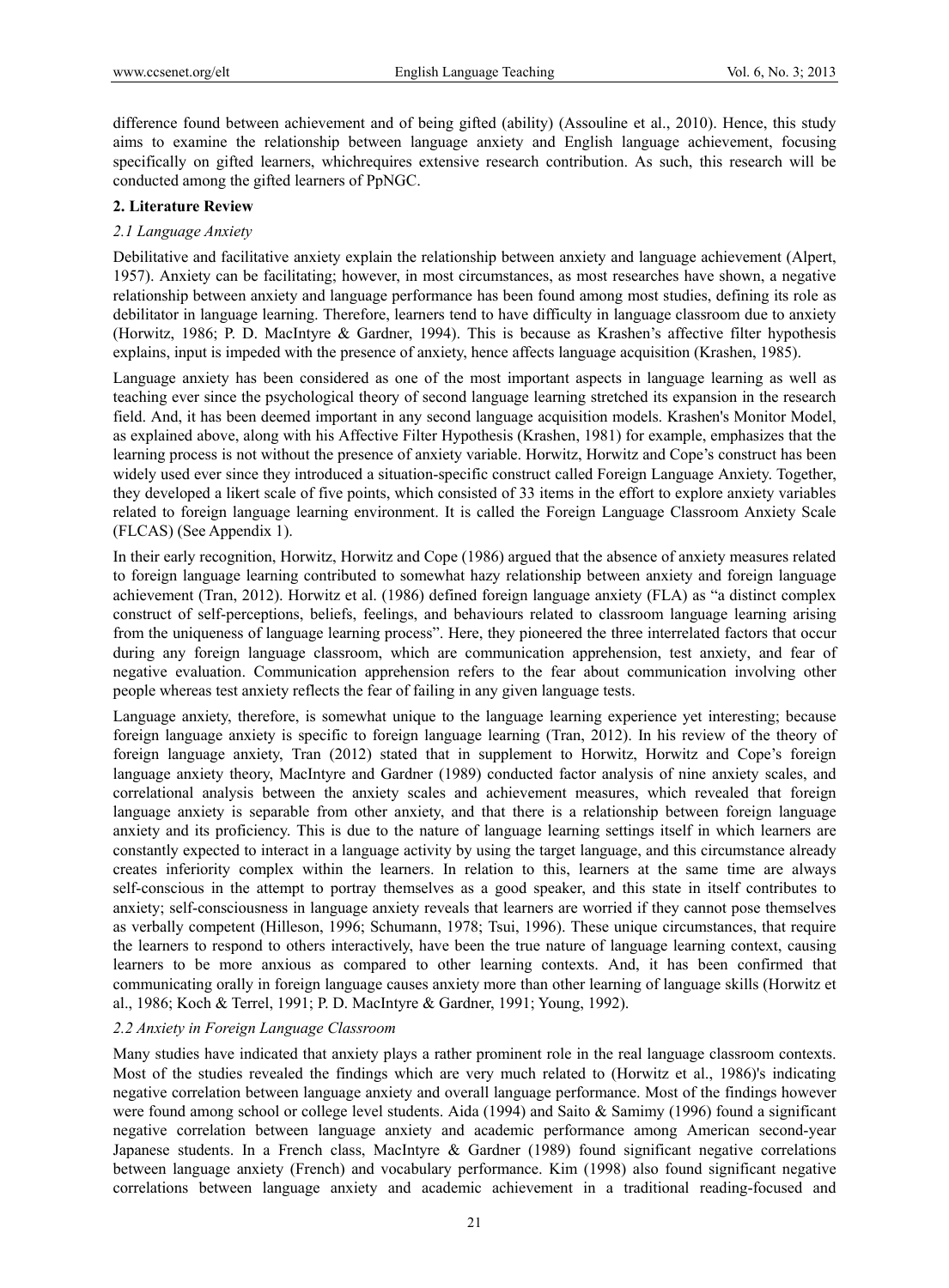conversation classes. It is also important to note that, as highlighted byHorwitz (2001), several studies not only revealed negative correlations between language anxiety and academic achievement, but also indicated inconsistent levels of language anxiety when examined in terms of different cultural groups, as found by Truitt (1995) among Korean EFL learners, and Kunt (1997) among Turkish/Cypriot learners.

#### *2.3 Language Anxiety and Gender*

In-depth studies have found different levels of language anxiety between male and female learners. Hussain, Shahid, & Zaman (2011) revealed that girls showed less anxiety in English language class, because they had more positive attitude towards English and, in addition, found that rural students had high anxiety in English. Similarly, Awan, Azher, Anwar, and Naz (2010) found that female students were less anxious in English classroom as compared to males with a significant t test of mean difference ( $t=2.520$ ,  $p=$  .013). Their study revealed that female undergraduates were better in dealing with language encounters. However, Koul, Roy, Kaewkuekool and Ploisawaschai (2009) indicated in their study that female vocational college students had significantly higher levels of foreign language anxiety than the males. Interestingly, unlike others, Matsuda and Gobel (2004) found no significant effect of gender as an independent variable on learners' anxiety.

In a study examining mental disorders among gifted and non-gifted youth, Martin, Burns, and Schonlau (2010) found that males showed a slight difference in anxiety levels across the giftedness spectrum, while female gifted learners were found to be more prone to anxiety. The study also found that gifted students have a higher self-efficacy than their non-gifted peers when faced with difficult challenges. The study suggests that the anxiety or lack of confidence in solving difficult task takes up working memory and reduces concentration levels, thus impairing the cognitive performance of average students when the task is sufficiently demanding. From a different perspective however, lower GPA scores can be seen as a catalyst for building anxiety. In addition, the results of the relationship between the academic self-concept and test anxiety of gifted students in homogenous against heterogeneous classes showed a moderate effect of average peer performance on emotionality component of test anxiety. Gifted students in heterogeneous classes exhibited lower test anxiety scores than those in homogeneous classes in context of worry, emotionality and academic self-conception. The higher average peer academic performance raises the level of test anxiety in gifted students.

## *2.4 Language Anxiety in the English Classroom*

The researches in language anxiety, in general, have been related to speaking encounters, hence suggesting it as the possible causes of language anxiety. In a study of anxiety among Chinese undergraduate of non-English majors, Liu (2006) found that students felt anxious when speaking English in class. In relation to this, the study revealed that the more proficient students reflect lower anxiety level, and interestingly, anxiety increases as students responded to teacher or were pointed out to speak. The study also points out that increasing exposure to oral English reduces the students' anxiety levels. Similarly, Khattak et. al. (2011) - in a study conducted on AWKUM students - revealed that students were anxious about producing mistakes as well as being corrected by teachers; and, in addition, the students also felt nervous about failing exams.

Horwitz (1996) has highlighted the most important notion of language learning;teaching and learning of language depend on the level of emotional readiness of the learners' cognitive abilities.Teachers should treat the learners' needs prior to teaching and learning. Giving attention to details such as learners' preference and classroom environment may help reduce anxiety and grow confidence in the learners. Aida(1994) and Horwitz (1986) have urged on the importance of teacher-student relationship which also plays a major role in determining the level of language anxiety among language learners. This seems to highlight the spot where researchers, as well as teachers, should focus on in enhancing learners' language learnability. Possible related areas, as indicated by Young (1991) are personal & interpersonal issues, instructor-learner instructions, classroom procedures, language testing, and instructor & learner beliefs about language learning. Matsuda and Gobel (2004)suggest that teachers should be able to approach learners positively i.e. to be able to optimize anxiety and simultaneously increase self-confidence in a comfortable classroom environment.

## *2.5 Anxiety and Gifted Learners*

"*When gifted individuals learn to use anxiety to advantage and to respond to conflict with problem solving and relaxation strategies, they are able to integrate their uniqueness into home and school environments*."

(Dirkes, 2010)

Giftedness is described as the possession and use of untrained and spontaneously expressed superior natural abilities (called aptitudes or gifts) in at least one ability domain, to a degree that places an individual at least among the top 10% of his or her agee peers(Gagne, 2002).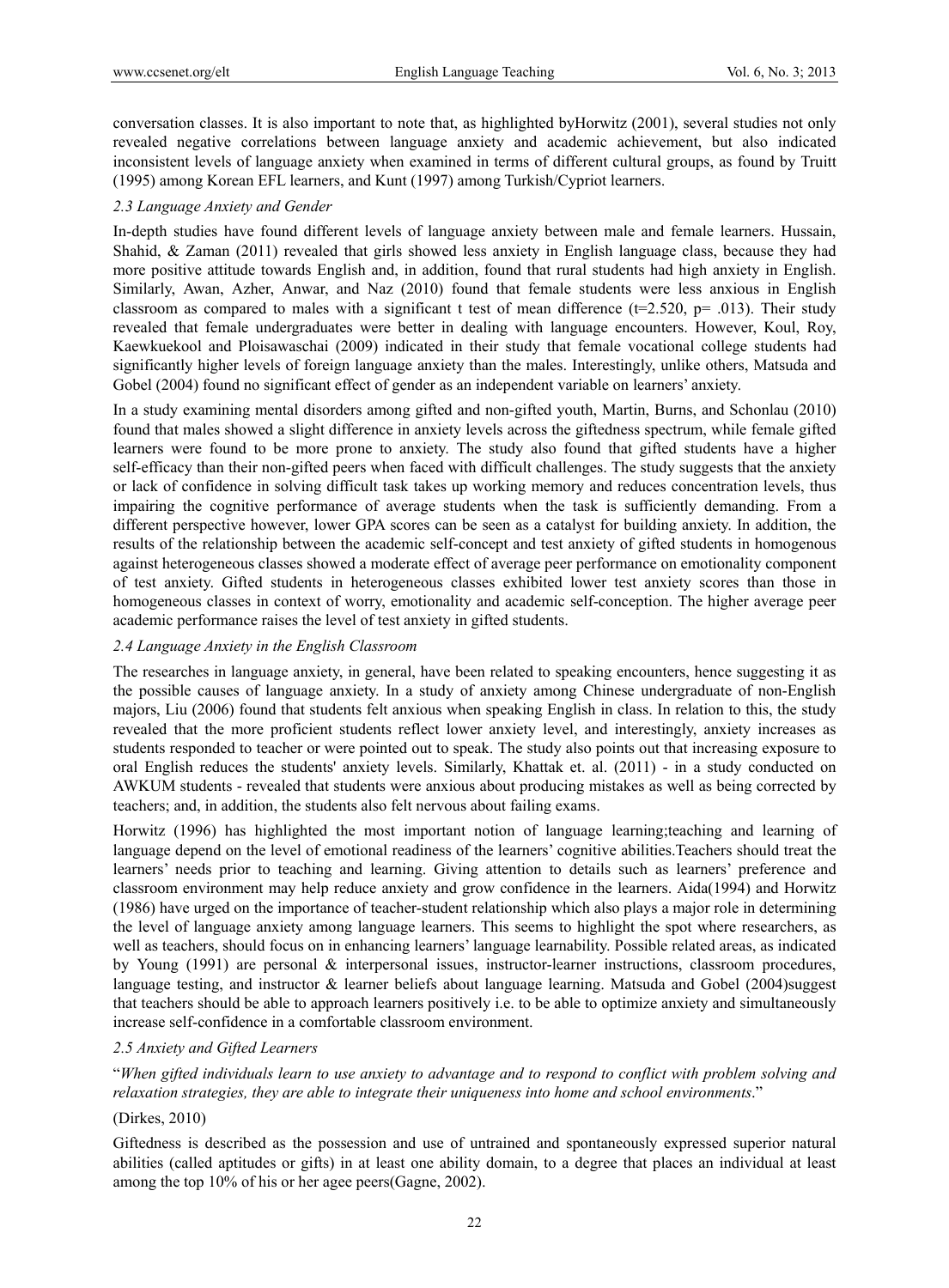A gifted student is defined generally as a learner who has an exceptional ability to learn, and capable of uncommonly high performance. Gifted students, however, differ from one another. They may possess exceptionally high abilities in terms of one or more aspects such as academic achievement, intellect, creativity, personality traits, and specific academic fields. Some may be able to read early with better comprehension even before entering school. But fundamentally, gifted learners who exhibit intrinsic motivation could easily absorb all the basic skills either faster, or better. Also, they mostly indicate inclination towards independent rather than team or group activities. Due to their intrinsically motivated nature, only tasks that they perceive as interesting and challenging would be appealing (Redding, 1989); so, this is where the role of educators alike becomes interesting and challenging. Gifted students however are not necessarily well-versed in all fields; and it should be noted that they have hidden learning disabilities that may go unnoticed due to their compensation ability, which in the end, can cause depression and behaviour problems. Moreover, most people believe that gifted students do not need any support from their environment because "they are smart enough to succeed on their own", in which this is actually degrading for themselves because after all, we all live in a society. Environment plays a vital role in its own way, in providing assistance, encouragement with optimum learning experiences in order for them to develop successfully. Hence, gifted learners require special attention, which means, academically, different educational programs that could reach their full potential.

Researches have identified social environmental and social support as the focal points in academic outcomes for gifted learners. As such, family and peers play important roles in contributing to positive outcomes for gifted learners' academic performance. In a study emploring the patterns of support in the families of talented teenagers, Csikszentmihalyi, Rahtunde, and Whalen (1993) concluded that the combination of family support and autonomy contribute to positive outcomes for gifted learners.

The effect of anxiety on cognitive measures such as academic success has been widely studied in recent years. Even though it is clear anxiety may affect cognitive performance, considerably less is known about the effect of anxiety on creative thinking in general or the moderating effect anxiety may have on attempts to improve creative thinking. Past researches seem to support the idea that those who score low on anxiety have higher verbal creative thinking scores (Fleischer & Cohen, 1965; Grimm & Nachmias, 1977; White, 1968). However, not all of the data support this idea (Feldhusen, Denny, & Condon, 1965; Strauss, Hadar, Shavit, & Itskowitz, 1981).

## **3. Methodology**

## *3.1 Participants*

119 PpNGCM gifted learners participated in this study. They are Form 4 students of PpNGCM. Averaging in between 15 to 16 years of age, the students have at least 9 years of English language learning at school.

## *3.2 Instruments*

Foreign Language Classroom Anxiety Scale (FLCAS) by Horwitz et. Al. (1986) were used. It is a 33-item in four components; however, items 2, 5, 11, 14, 22 were to be score-reversed.

- Communication Anxiety (item  $1, 9, 14, 18, 24, 27, 29, 32$ )
- Fear of Negative Evaluation (item 3, 7, 13, 15, 20, 23, 25, 31, 33)
- $\bullet$  Test Anxiety (item 2, 8, 10, 19, 21)
- Anxiety of English Classes (item  $4, 5, 6, 9, 11, 12, 16, 17, 22, 28, 30$ )

This instrument is a self-report measurement tool, scored on a five-point Likert Scale, ranging from 1 (strongly disagree) to 5 (strongly agree). It has been extensively used and found to be a highly reliable measure (Aida, 1994; Ganschow & Sparks, 1996; MacIntyre & Gardner, 1989; Price, 1988; Schlesinger, 1995). The items' overall internal consistency revealed by Cronbach's Alpha in the current study was .819. In order to assess the participants' English achievement, the English language First Semester Final Examination results were applied. PpNGC's English Language First Semester Final Examination is an English proficiency test developed based on the format of Malaysia Certificate of Education examination paper.

## *3.3 Data Collection*

The study was conducted on a total of 125 students of PpNGC. However, only 119 were valid for the analysis of the study. The English language First Semester Final Examination results were gathered from the PpNGC's Data Officer.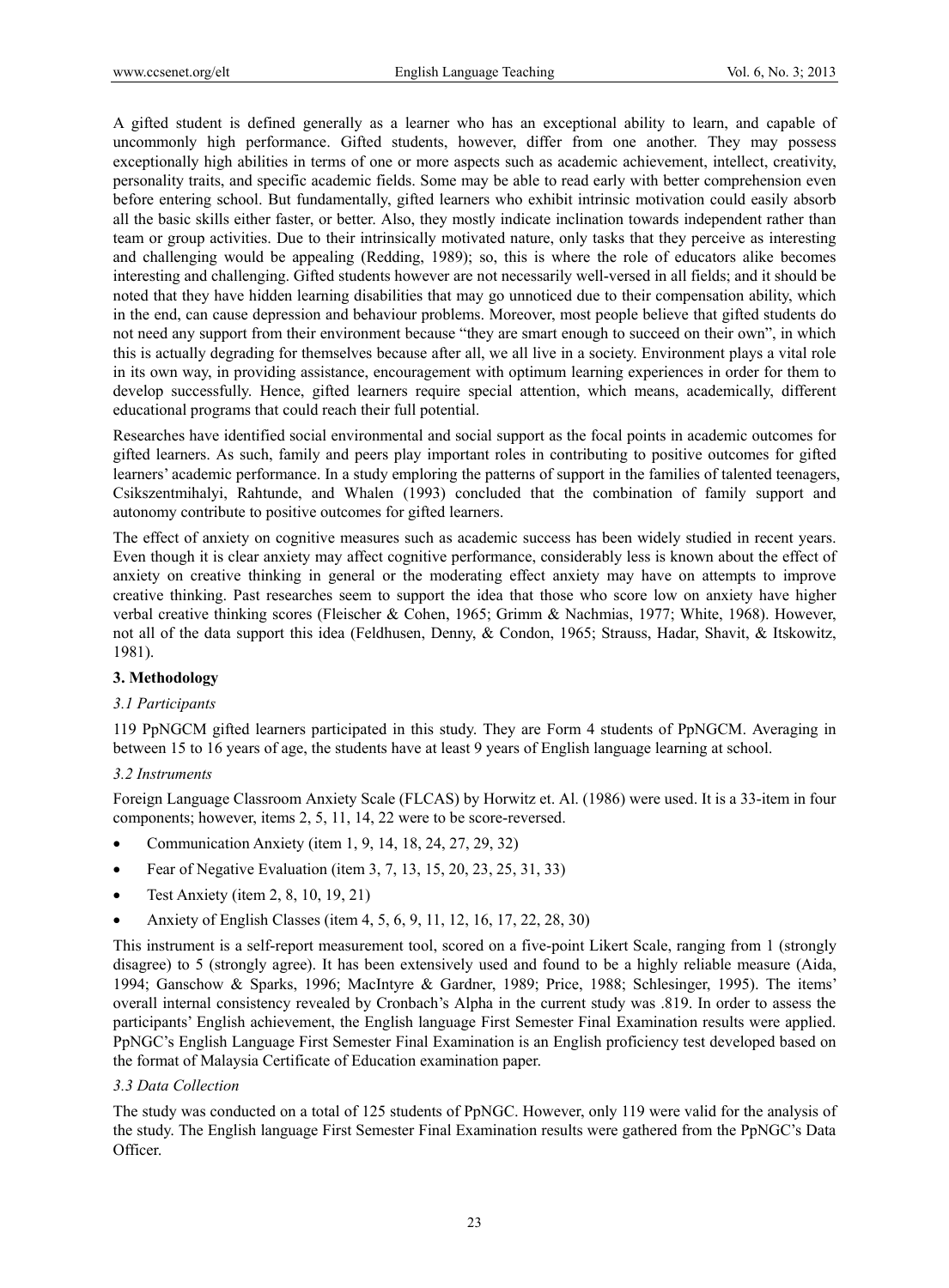## *3.4 Data Analysis*

The data gathered was analysed through SPSS 20. In order to gauge the overall situation of gifted learners' in English language learning settings, the means and standard deviations for all items and types of anxiety were analysed through descriptive analysis. Then, t-tests were employed to reveal whether or not there are any differences in language anxiety between male and female participants. Finally, correlational analysis and t-tests were conducted in determining the influence of anxiety on English achievement.

# **4. Results and Findings**

Reliability of the FLCAS. The current study, utilising 119PpNGC gifted students, yielded internal consistency of .94.02 (mean score=96 and s.d.=13) using Cronbach's alpha coefficient. Table 1 shows the reliability, mean, standard deviation, and range generated from the current study were similar to previous studies done by Horwitz and Aida. The mean of the present study however was slightly higher compared to that of Horwitz's study; but, almost similar to Aida's,  $X = 96.02$ . The standard deviation of the present study was 13 as compared to Aida's and Horwitz's. This is understandable because all of the thirty-three items were included.

Table 1.

|                           | Present study | Aida, 1994 | Horwitz et al., 1991 |
|---------------------------|---------------|------------|----------------------|
| Sample size               | 119           | 96         | 108                  |
| Language                  | English       | Japanese   | Spanish              |
| Cronbach's alpha          | .819          | .94        | .93                  |
| Mean                      | 96.02         | 96.7       | 94.5                 |
| <b>Standard Deviation</b> |               | 22.1       | 214                  |

#### **Gifted Learners' Anxiety in English Language Learning Settings**

Table 2 shows the existing gifted learners' language anxiety. 33 male gifted students (62.3%) scored anxiety level below 3.00, and 34 female gifted students (51.5%) scored anxiety level below 3.00. Gifted students who scored anxiety level above 3.00 were 20 males (37.7%) and 32 females (48.5%). From the total of 119 subjects, 52 gifted students (43.7%) scored anxiety level 3.00 and above. Therefore, this result indicates that the gifted students are not generally anxious in English language learning environment.

|  | Table 2. Gifted students' English language anxiety |  |  |
|--|----------------------------------------------------|--|--|
|  |                                                    |  |  |

|        | Gifted students' anxiety levels $\leq 3.00$ and $> 3.00$ Gender |        |          | Total  |
|--------|-----------------------------------------------------------------|--------|----------|--------|
|        |                                                                 | Male   | Female   |        |
|        | Count                                                           | 33     | 34       | 67     |
| < 3.00 | <b>Expected Count</b>                                           | 29.8   | 37.2     | 67.0   |
|        | % within group                                                  | 49.3%  | 50.7%    | 100.0% |
|        | % within gender                                                 | 62.3%  | 51.5%    | 56.3%  |
|        | % of Total                                                      | 27.7%  | 28.6%    | 56.3%  |
|        | Count                                                           | 20     | 32       | 52     |
|        | <b>Expected Count</b>                                           | 23.2   | 28.8     | 52.0   |
| > 3.00 | % within group                                                  | 38.5%  | $61.5\%$ | 100.0% |
|        | % within gender                                                 | 37.7%  | 48.5%    | 43.7%  |
|        | % of Total                                                      | 16.8%  | 26.9%    | 43.7%  |
|        | Count                                                           | 53     | 66       | 119    |
|        | <b>Expected Count</b>                                           | 53.0   | 66.0     | 119.0  |
|        | % within group                                                  | 44.5%  | 55.5%    | 100.0% |
| Total  | % within gender                                                 | 100.0% | 100.0%   | 100.0% |
|        | % of Total                                                      | 44.5%  | 55.5%    | 100.0% |

Descriptive analysis reveals that gifted students' language anxiety mean score was 2.8. As shown in Table 3, the mean scores for the anxiety componential variables were also below 3.00. The mean scores for communication apprehension, fear of negative evaluation, test anxiety, and anxiety of English classes were 2.9, 2.8, 2.6, and 2.7 respectively. Although all of the variables were below 3.00; however, observation on all of the items revealed that 9 items were scored above 3.00. Table 4 shows two items with mean scores above 3.00 in the communication apprehension and fear of negative evaluation components, two items in the anxiety of English classes component, and one item in test anxiety. Thus far, researches of similar interest have concurred that average <3.00 should be the mean score for not anxious; average ±3.00 for slightly anxious; and average ±4.00 and above for fairly anxious (Horwitz et al., 1986). Although the results from the present study revealed that the language anxiety componential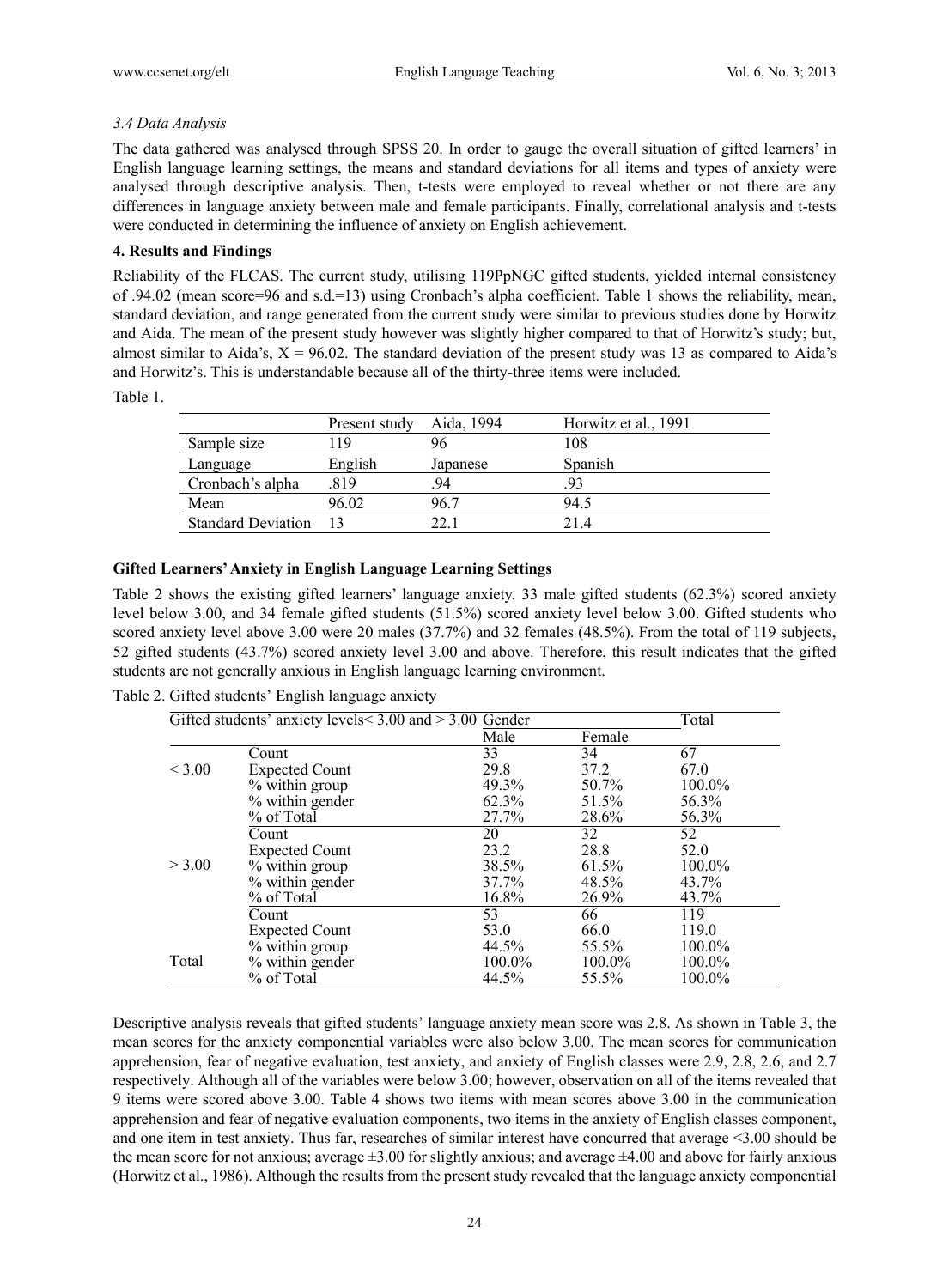variables were below 3.00, however, some of the individual items were above 3.00. Therefore, the subjects of the present study were considered to be not generally anxious.

Table 3. Overall Gifted Learners' English Language Anxiety

| <b>Componential Variables</b>       | Mean   | Std. Deviation |
|-------------------------------------|--------|----------------|
| Communication Apprehension          | 2.9595 | .53014         |
| Fear of Negative Evaluation         | 2.8637 | .84637         |
| <b>Test Anxiety</b>                 | 2.6454 | .64226         |
| <b>Anxiety of English Classroom</b> | 2.7639 | .49587         |
| Language Anxiety (overall)          | 2.8223 | .55115         |

## Table 4. Mean Scores of Items > 3.00

| Componential Variables      | Item No.       | Mean                 | Std. Dev.            |
|-----------------------------|----------------|----------------------|----------------------|
| Communication Apprehension  | 14<br>24<br>32 | 3.10<br>3.02<br>3.23 | 1.02<br>.82<br>.83   |
| Fear of Negative Evaluation | 23<br>27       | 3.56<br>3.52<br>3.15 | 1.16<br>1.08<br>1.05 |
| <b>Test Anxiety</b>         | 10             | 3.21                 | 1.22                 |
| Anxiety of English Classes  | 16<br>28       | 3.25<br>3.60         | 1.09<br>.90          |

## **Male and Female Gifted Learners' English Language Anxiety**

The comparison in terms of gender also revealed a slight difference betweenmale and female gifted learners. Table 5 reveals that female subjects were slightlymore anxious than the males in terms of the overall English language anxiety. However, the result of the t-test as shown in Table 6 explains that there were no significant differences between the males and females subjects.

Table 5. Male and Female Gifted Students' English Language Anxiety

| <b>Componential Variables</b> | Gender | N  | Mean   | Std. Dev. |  |
|-------------------------------|--------|----|--------|-----------|--|
| Communication Apprehension    | Male   | 53 | 2.9380 | .48157    |  |
|                               | Female | 66 | 2.9767 | .56921    |  |
| Fear of Negative Evaluation   | Male   | 53 | 2.7421 | .86225    |  |
|                               | Female | 66 | 2.9613 | .82701    |  |
| <b>Test Anxiety</b>           | Male   | 53 | 2.6075 | .70051    |  |
|                               | Female | 66 | 2.6758 | .59512    |  |
| Anxiety of English Classes    | Male   | 53 | 2.7226 | .47501    |  |
|                               | Female | 66 | 2.7970 | .51320    |  |
| Language Anxiety (overall)    | Male   | 53 | 2.7640 | .52481    |  |
|                               | Female | 66 | 2.8692 | .57105    |  |
|                               |        |    |        |           |  |

The result of the t-test indicated that there is no significant difference between male and female subjects as shown by the overall significant value  $(t=-1.035, P=0.303>0.05)$ . Similarly, as shown in Table 5, the t-test values for communication apprehension ( $t=-0.395$ , P=0.695>0.05), test anxiety ( $t=-1410$ , P=0.161>0.05), fear of negative evaluation ( $t=-0.574$ ,  $P=0.567>0.05$ ) and anxiety of English class ( $t=-0.812$ ,  $P=0.419>0.05$ ) variables indicated that the difference between male and female gifted students was not significant. Though the mean scores for all of the anxiety componential variables for female subjects were greater than the males (please refer to Table 4), no significant difference is seen between male and female gifted students of PpNGC.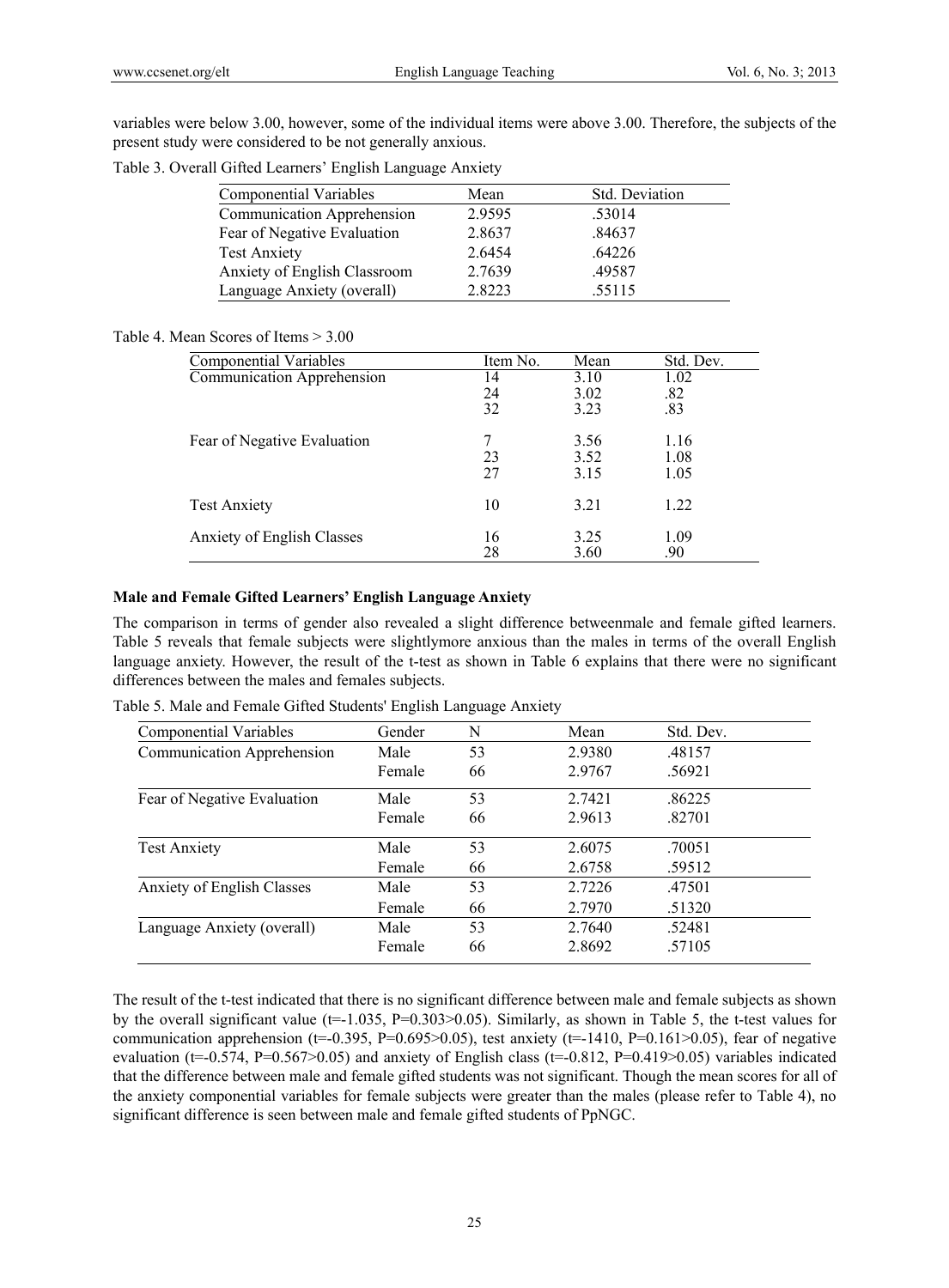| <b>Componential Variables</b> | t-value  | Significance of t-value<br>(p < 0.05) |
|-------------------------------|----------|---------------------------------------|
| Communication Apprehension    | $-395$   | .694                                  |
| Fear of Negative Evaluation   | $-1.410$ | .161                                  |
| <b>Test Anxiety</b>           | $-574$   | .567                                  |
| Anxiety of English Classes    | $-812$   | .419                                  |
| Language Anxiety (overall)    | $-1.035$ | .303                                  |

Table 6. Significance of Male and Female Gifted Students' Language Anxiety

#### **Gifted Learners' Language Anxiety and English Language Achievement**

Table 7 shows the relationship between the subjects' language anxiety and English language achievement that was negatively correlated ( $r=-0.295$ ,  $p<0.01$ ) explaining that as the level of anxiety increases, the English language achievement decreases. The correlation coefficient for each anxiety componential variable shows similar findings i.e.  $(r=-0.303, p<0.01)$  for test anxiety,  $(r=-0.238, p<0.01)$  forfear of negative evaluation,  $(r=0.294, p<0.01)$  for anxiety of English classroom; except for communication apprehension  $(r=0.227^*)$ , p<0.05). Thus, this finding reveals significant negative correlation between English language anxiety and English language achievement.

Table 7. Correlation of Language Anxiety and English Language Achievement

| <b>Componential Variables</b> | Correlation coefficients | p-value $(\leq 0.01)$ |
|-------------------------------|--------------------------|-----------------------|
| Communication Apprehension    | $-0.227$ <sup>*</sup>    | .013                  |
| Fear of Negative Evaluation   | $-0.238$ **              | .009                  |
| <b>Test Anxiety</b>           | $-0.303$ **              | .001                  |
| Anxiety of English Classes    | $-0.294$ **              | .001                  |
| Language Anxiety (overall)    | $-0.295***$              | .001                  |

Correlation is significant at the 0.05 level (2-tailed).\*

Correlation is significant at the 0.01 level (2-tailed).\*\*

## **5. Discussion**

The present study found that gifted students of PpNGC had certain level of English language anxiety. However, the result of the study indicated that the overall mean score for the gifted students' English language anxiety levelwas lower (<3.00) as compared to previous studies on non-gifted subjects. This study gauged similar finding by Chan and Wu (2004) who, in their study, found that the mean score for their study's subjects was 2.96. Gifted students normally display lesser anxiety level, especially in test anxiety. Ziedner (2007) found that gifted students with lower anxiety scores were correlated with higher academic performance.The result of the present study nevertheless indicated that gifted students experienced more anxiety in communication apprehension. Characteristics of gifted children explain that they prefer to spend most of the time on their own, which resembles autonomous learning (2001), hence this might contribute to less amount of communication.

This study revealed that there was no significant gender difference in English language anxiety demonstrated by the gifted students of PpNGC. Although it was not significant, nevertheless female gifted students were slightly more anxious as compared to the male counterparts. This indicates consistency with other findings of language learning researches which explain female language learners as experiencing more anxiety compared to the males (Cheng, 2002; Wilson, 2006; (Mesri, 2012)).

Finally, similar to previous studies (Yukie Aida, 1994; D. Y.-c. Chan & Wu, 2004; Riasati, 2011) the present study revealed a debilitative role of anxiety in language learning. The coefficient correlation between the gifted students' English language anxiety and English language achievement generated negative correlation. Some other findings of language learning studies have noted similar result (Horwitz, 1986: Woodrow, 2006; Na, 2007; Worku, 2008). It is noted that negative correlation means the higher the level of language anxiety of an individual, the lower the academic performance will be. The gifted students of PpNGC, however, did not indicate critical problem with their English language achievement, yet interestingly their communication ability, as experienced by the researcher, revealed different phenomenon. Learners with language anxiety may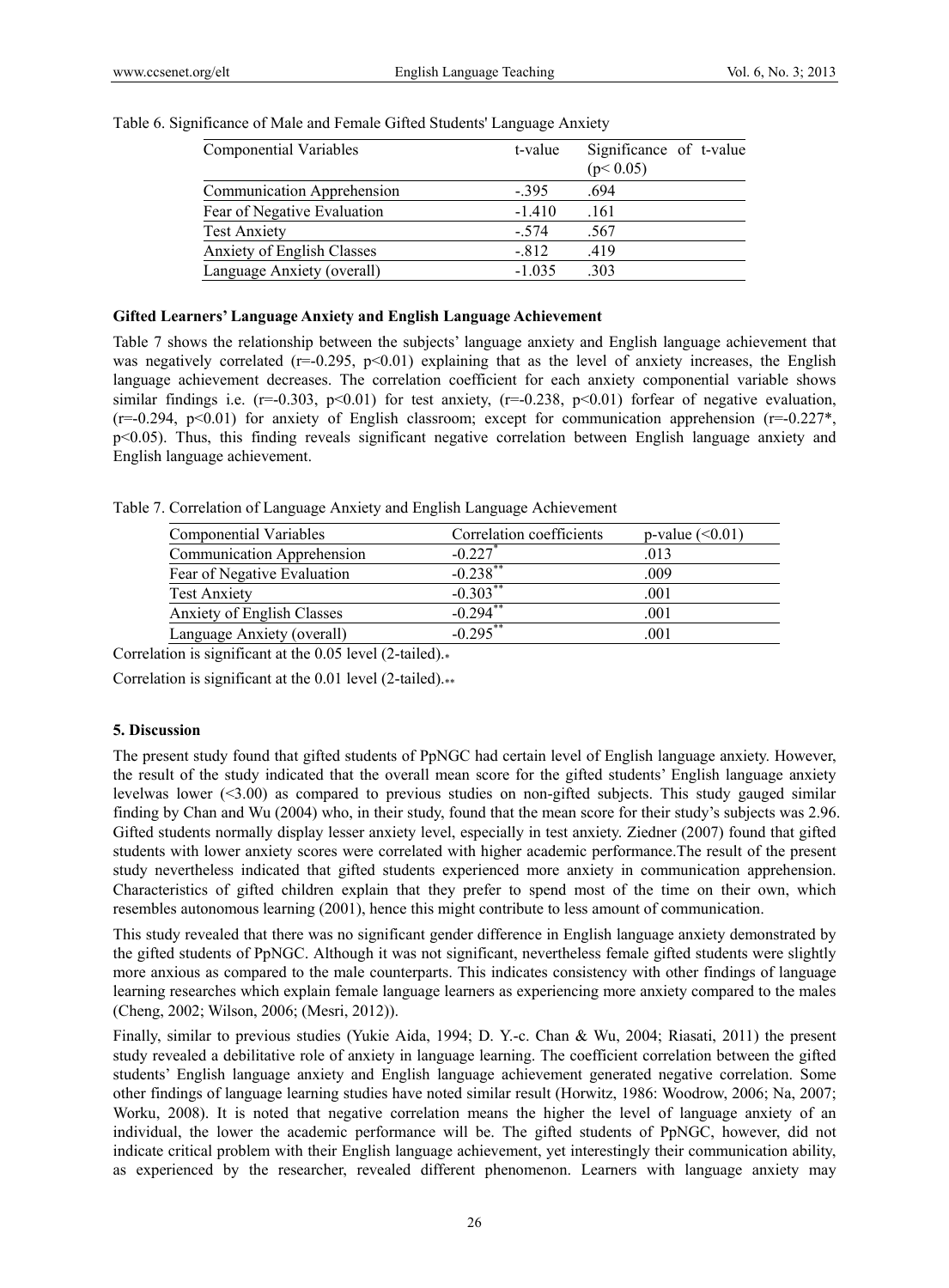experience some resistance not only in classroom but also upon mentioning the particular subject (English) itself; hence indicator of some kind of apprehension. And it was proven by the result of this study that the subjects scored higher on communication apprehension. Assouline et al. (2010) explained in a study that gifted students' verbal abilities were extremely well-developed and advanced than their non-verbal abilities eventhough they were diagnosed with a disability that is verbally-based. They further elaborated that eventhough the gifted students' verbal and non-verbal abilities were generally above their age-level expectations, however, their working memory and processing speed abilities were similar to normal children. This explains possible existence of communication apprehension among PpNGC's gifted students, as supported by Woodrow (2006) who found a negative relationship between anxiety and oral performance.Thus, the present study shows that English language anxiety has a negative impact on the subjects English language achievement, and hence, reiterates the debilitating effect of anxiety on achievement. The subjects of this study might have experienced inappropriate pedagogical approach or unsuitable English language environment. It is therefore very important to understand the need of gifted students especially their learning preference.

# **6. Conclusion**

While previous researches of foreign language anxiety focused on students either from primary, secondary, or tertiary level, the present study however focused specifically on gifted students of PpNGC and found that the gifted students were not generally anxious in English language learning. Although this was reflected in their achievement in examination, however, it was not reflected in their communication. The speaking ability among most of the gifted students has yet to achieve the center's standards. This was understood when close observation on the mean scores of every individual item of FLAS revealed that some items in at least two componential variables were scored above 3.00 i.e. communication apprehension and fear of negative evaluation. Thus, this indicates the areas in which teachers, school authorities as well as future researches need to probe into in tailoring their pedagogy, and most importantly, principles in developing gifted students' English language communication, or English speaking ability. And, above all, an analysis between ability and achievement is crucial in clarifying whether learning disability or learning style is the reason for gifted students' academic struggles. It is very important to have a syllabus or program or activity which guides teachers in identifying students who do possess high verbal abilities but might be hidden due to disability (Assouline et al., 2010). Therefore, it is also vital for all authorities to address the issue of whether or not the students really are academically gifted; whether or not these students have a learning disability; and whether or not a particular gifted program applies the right pedagogical approach. It would be very ideal to examine the gifted students' learning style, specifically language. Important aspects of learning styles should be considered in preparing for a particular language lesson. Understanding learners' learning styles and accomodating to their learning preference prior to the actual classroom action would result in greater learning satisfaction especially on the gifted learners' part. Gifted learners have the potential to develop their language proficiency in an appropriate language learning condition, which is tailored according to their preference mode of learning i.e. independent study, but simultaneously allows supervision for teachers in guiding throughout the program. This is because in such condition will they become persistent, responsible, and self-motivated.

#### **References**

- Aida, Y. (1994). Examination of Horwitz, Horwitz, and Cope's Construct of Foreign Language Anxiety: The Case of Students of Japanese. *The Modern Language Journal, 78*(2), 155-168. http://dx.doi.org/10.1111/j.1540-4781.1994.tb02026.x
- Aida, Y. (1994). Examination of Horwitz, Horwitz, and Cope's construct of foreign language anxiety: The case of students of Japanese. *The Modern Language Journal, 78*, 155-167.
- Alpert, R. (1957). *ANXIETY IN ACADEMIC ACHIEVEMENT SITUATIONS: ITS MEASUREMENT AND RELATION TO APTITUDE.* Ph.D. 0025365, Stanford University, United States – California. Retrieved from http://search.proquest.com/docview/301955176?accountid=41453 ProQuest Dissertations & Theses (PQDT) database.
- Assouline, S. G., Nicpon, M. F., & Whiteman, C. (2010). Cognitive and Psychosocial Characteristics of Gifted Students With Written Language Disability. *The Gifted Child Quarterly, 54*(2), 102-115.
- Awan, R.-u.-N., Azher, M., Anwar, M. N., & Naz, A. (2010). An Investigation Of Foreign Language Classroom Anxiety And Its Relationship With Students' Achievement. *Journal of College Teaching and Learning, 7*(11), 33-40. http://dx.doi.org/10.1016/0092-6566(79)90001-1.1981-04799-00110.1016/0092-6566(79)900 01-1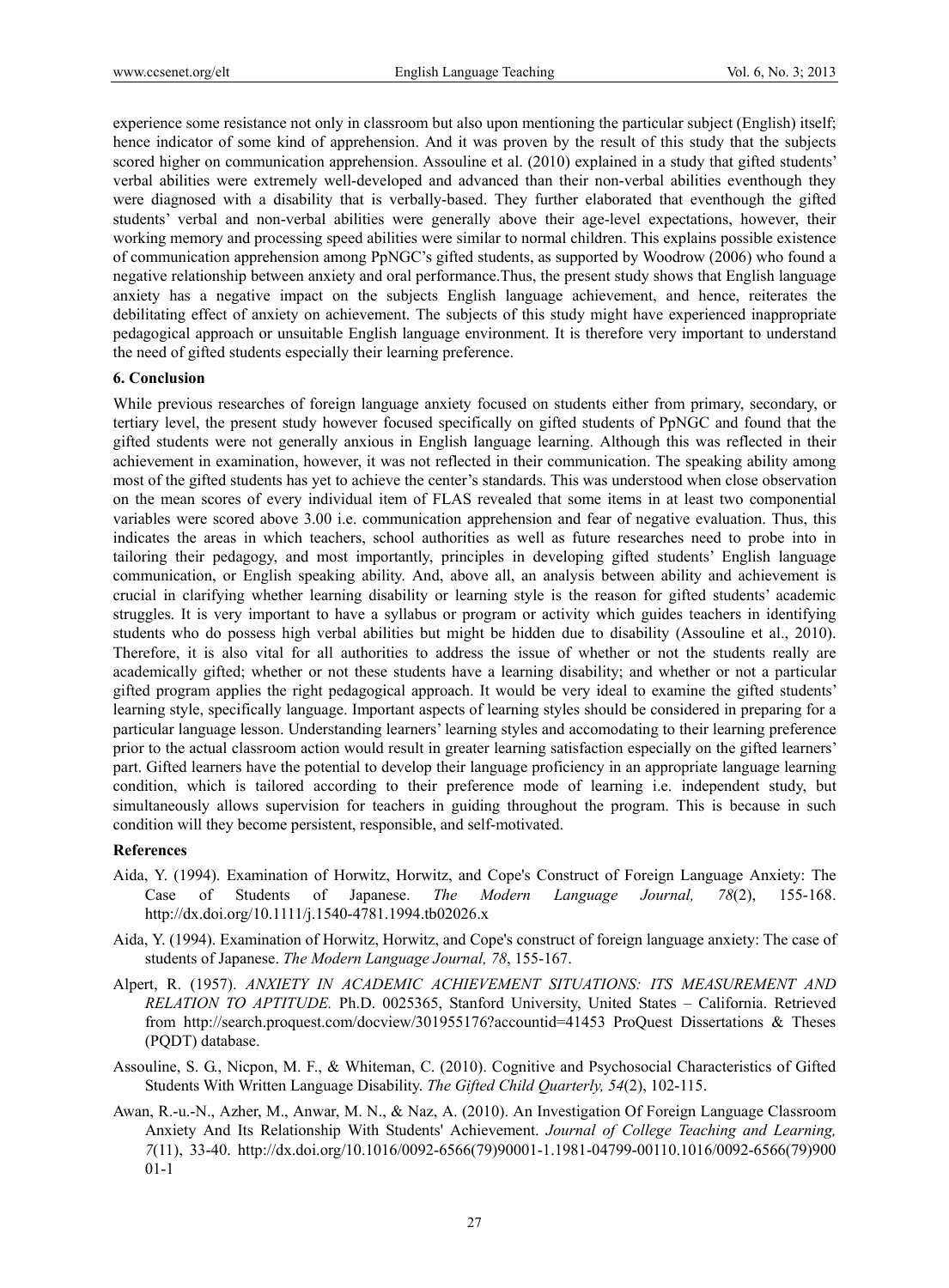Chan, D. W. (2001). *Gifted Child Quarterly, 45*(1), 35-44. http://dx.doi.org/10.1177/001698620104500106

- Chan, D. Y.-c., & Wu, G.-c. (2004). A Study of Foreign Language Anxiety of EFL Elementary School Students in Taipei County. *Journal of National Taipei Teachers College, 17*(2), 287-320.
- Csikzentmihalyi, M., Rathunde, K. R., & Whalen, S. (1993). *Talented teenagers: The roots of success and failure*: Cambridge University Press.
- Feldhusen, J. F., Denny, T., & Condon, C. F. (1965). Anxiety, divergent thinking, and achievement. *Journal of Educational Psychology, 56*(1), 40-45. http://dx.doi.org/10.1037/h0021952
- Fleischer, G., & Cohen, I. S. (1965). The relationship between test anxiety and tests of creativity. *Proceedings of the Annual Convention of the American Psychological Association*, 311-312.
- Gagne, F. (2002). A Differentiated Model of Giftedness and Talent (DMGT). [Personal Notes].
- Grimm, V. E., & Nachmias, C. (1977). The effect of cognitive style and manifest anxiety on intellectual and vocational interest in adolescents. *Journal of Vocational Behavior, 10*(2), 146-155.
- Hilleson, M. (1996). "I want to talk with them, but i don't want them to hear": and introspective study of second languge anxiety in an Enlish-medium school. In K. M. Bailey, & D. Nunan (Eds.), *Voices from the Language Classroom: Qualitative Research in Second Language* (pp. 248-275). Cambridge University Press.
- Horwitz, E. K. (1986). Foreign Language Classroom Anxiety. *Modern Language Journal, 70*(2), 125-132.
- Horwitz, E. K. (1996). Even Teachers Get the Blues: Recognizing and Alleviating Language Teachers' Feelings of Foreign Language Anxiety. *Foreign Language Annals, 29*(3), 365-372. http://dx.doi.org/10.1111/j.1944-9720.1996.tb01248.x
- Horwitz, E. K. (2001). Language Anxiety and Achievement. *Annual Review of Applied Linguistics, 21*, 112-126.
- Horwitz, E. K., Horwitz, M. B., & Cope, J. (1986). Foreign Language Classroom Anxiety. *The Modern Language Journal, 70*(2), 125-132. http://dx.doi.org/10.1111/j.1540-4781.1986.tb05256.x
- Hussain, M. A., Shahid, S., & Zaman, A. (2011). Anxiety and Attitude Of Secondary School Students Towards Foreign Language Learning. *Procedia - Social and Behavioral Sciences, 29*(0), 583-590. http://dx.doi.org/10.1016/j.sbspro.2011.11.279
- Khattak, Z. I., Jamshed, T., Ahmad, A., & Baig, M. N. (2011). An Investigation into the Causes of English Language Learning Anxiety in Students at AWKUM. *Procedia - Social and Behavioral Sciences, 15*(0), 1600-1604. http://dx.doi.org/10.1016/j.sbspro.2011.03.337
- Kim, S. Y. (1998). Affective experiences of Korean college students in different instructional contexts: Anxiety and motivationin reading and conversation courses. (Unpublished doctoral dissertation).
- Koch, A. S., & Terrel, T. D. (1991). Affective reactions of foreign language students to Natural Approach activities and teaching techniques. In E. K. Horwitz, & D. J. Young (Eds.), *Language anxiety: From theory and research to classroom impications* (pp. 109-126).
- Koul, R., Roy, L., Kaewkuekool, S., & Ploisawaschai, S. (2009). Multiple Goal Orientations and Foreign Language Anxiety. *System: An International Journal of Educational Technology and Applied Linguistics, 37*(4), 676-688.
- Krashen, S. D. (1981). *The "Fundamental Pedogagical Principle" in Second Language Teaching* (Vol. 35, p. 21): Not available separately; see FL 013 493.
- Kunt, N. (1997). Anxiety and beliefs about language learning: A study of Turkish-speaking university students learning English in North Cyprus. (Unpublished doctoral dissertation, The University of Texas, Austin).
- Liu, M. (2006). Anxiety in Chinese EFL Students at Different Proficiency Levels. *System: An International Journal of Educational Technology and Applied Linguistics, 34*(3), 301-316.
- MacIntyre, D. P., & Gardner, C. R. (1989). Anxiety and Second Language Learning: Toward a Theoretical Clarification. *Language Learning, 39*(2), 251-275.
- MacIntyre, P. D., & Gardner, C. R. (1994). *The Subtle Effects of Language Anxiety on Cognitive Processing in the Second Language* (pp. 283-305).
- MacIntyre, P. D., & Gardner, R. C. (1991). Methods and Results in the Study of Anxiety and Language Learning: A Review of the Literature. *Language Learning, 41*(1), 85-117.